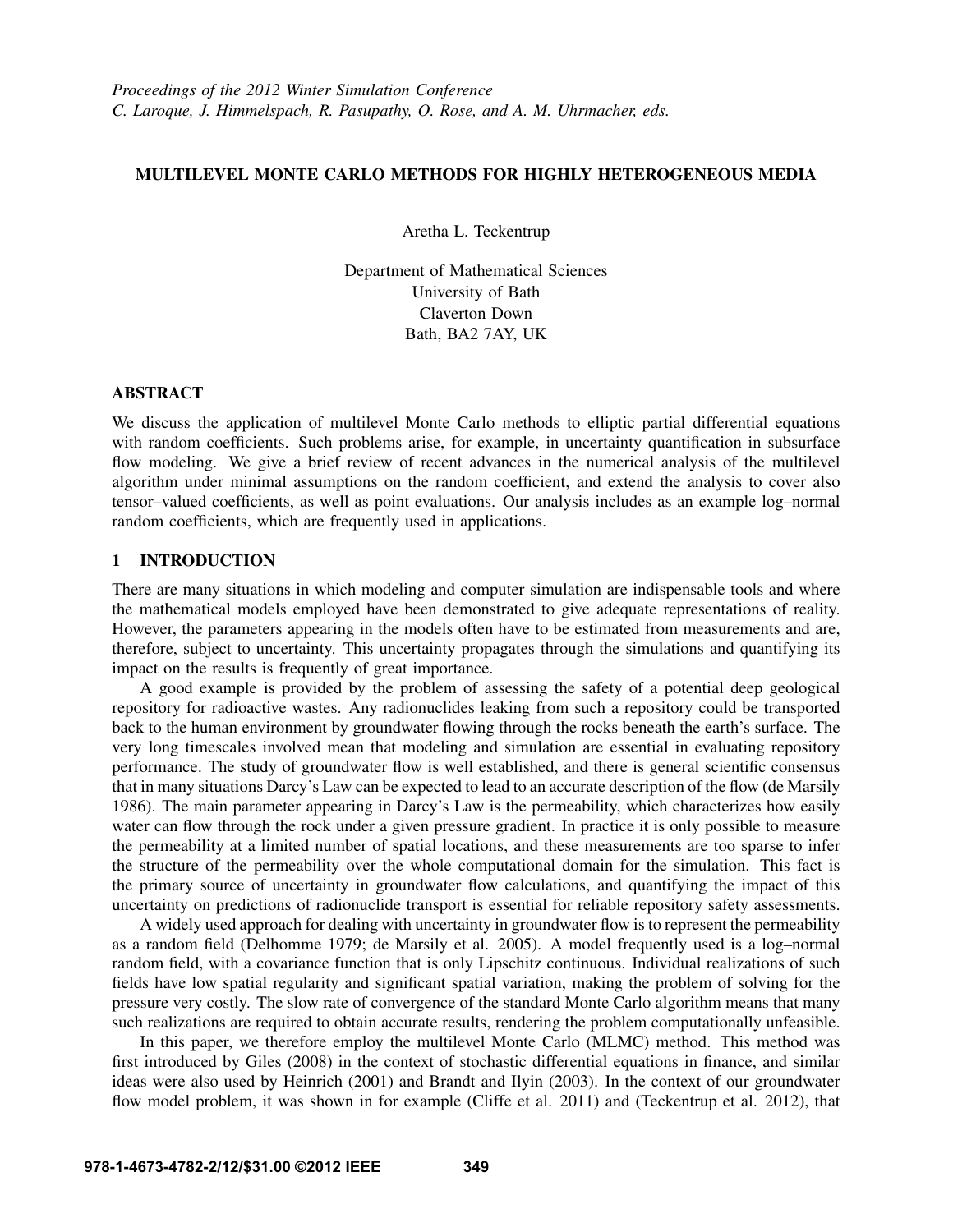the multilevel method leads to a significant reduction in the computational cost required to achieve a given accuracy.

The main challenge in the numerical analysis of MLMC methods for elliptic partial differential equations (PDEs) with random coefficients, is the quantification of the numerical discretization error, or in other words the *bias* of the estimator. Models for the random coefficient frequently used in applications, such as log–normal random fields, are not uniformly coercive, making the numerical analysis challenging. A rigorous analysis of the MLMC algorithm under minimal assumptions on the random coefficient was recently carried out by Charrier, Scheichl, and Teckentrup (2011) and Teckentrup et al. (2012). In particular, uniform coercivity or boundedness were not assumed in these papers. If one does assume uniform coercivity and boundedness of the coefficient, the analysis of the discretization error is classical, and an analysis of the MLMC method for this case can be found in (Barth, Schwab, and Zollinger 2011). Other related works on numerical errors for elliptic PDEs with random coefficients are (Charrier 2012) and (Gittelson 2010).

The aim of this paper is to extend the theory in (Teckentrup et al. 2012). We here consider the case of more general, tensor–valued models of the permeability, which are often used in applications to model orthotropic media. We will also prove convergence of the MLMC algorithm for point evaluations of the pressure or the Darcy flux.

The outline of the paper is as follows. In  $\S$ 2, we describe the multilevel Monte Carlo algorithm applied to elliptic PDEs with random coefficients, and discuss its performance. In §3, we then prove an upper bound on the computational cost of the multilevel Monte Carlo estimator. We recall some of the main results from (Charrier, Scheichl, and Teckentrup 2011; Teckentrup et al. 2012), before extending the results to tensor–coefficients and point evaluations.

# 2 MULTILEVEL MONTE CARLO SIMULATION

The classical equations governing a steady state, single phase flow, are Darcy's law coupled with an incompressibility condition. These equations can be written in second order form as

$$
- \operatorname{div} (\mathbf{A} \nabla u) = f, \qquad \text{in} \quad D \subset \mathbb{R}^d,
$$
 (1)

.

subject to appropriate boundary conditions. Here,  $A$  is the permeability tensor,  $u$  is the resulting pressure field, and *f* are the source terms. Modeling A as a random field, *u* also becomes a random field.

In applications, one is then usually interested in finding the expected value of some functional  $Q = M(u)$ of the solution *u* to our model problem (1). This could for example be the value of the pressure *u* or the Darcy flux  $-\mathbf{A}\nabla u$  at or around a given point in the computational domain, or outflow over parts of the boundary. Since *u* is not easily accessible, *Q* is often approximated by the quantity  $Q_h := M(u_h)$ , where  $u_h$ is a finite dimensional approximation to *u*, such as the finite element solution on a sufficiently fine spatial grid  $\mathscr{T}_h$ .

To estimate  $\mathbb{E}[Q]$ , we then compute approximations (or *estimators*)  $\hat{Q}_h$  to  $\mathbb{E}[Q_h]$ , and quantify the accuracy of our approximations via the root mean square error (RMSE)

$$
e(\widehat{Q}_h) := \left(\mathbb{E}\big[(\widehat{Q}_h - \mathbb{E}(Q))^2\big]\right)^{1/2}
$$

The computational cost  $\mathcal{C}_{\epsilon}(\hat{Q}_h)$  of our estimator is then quantified by the number of floating point operations that are needed to achieve a RMSE of  $e(\hat{Q}_h) \leq \varepsilon$ . This will be referred to as the  $\varepsilon$ -cost.

The classical Monte Carlo (MC) estimator for  $\mathbb{E}[Q_h]$  is

$$
\widehat{Q}_{h,N}^{\text{MC}} := \frac{1}{N} \sum_{i=1}^{N} Q_h(\boldsymbol{\omega}^{(i)}),
$$

where  $Q_h(\boldsymbol{\omega}^{(i)})$  is the *i*th sample of  $Q_h$  and *N* independent samples are computed in total.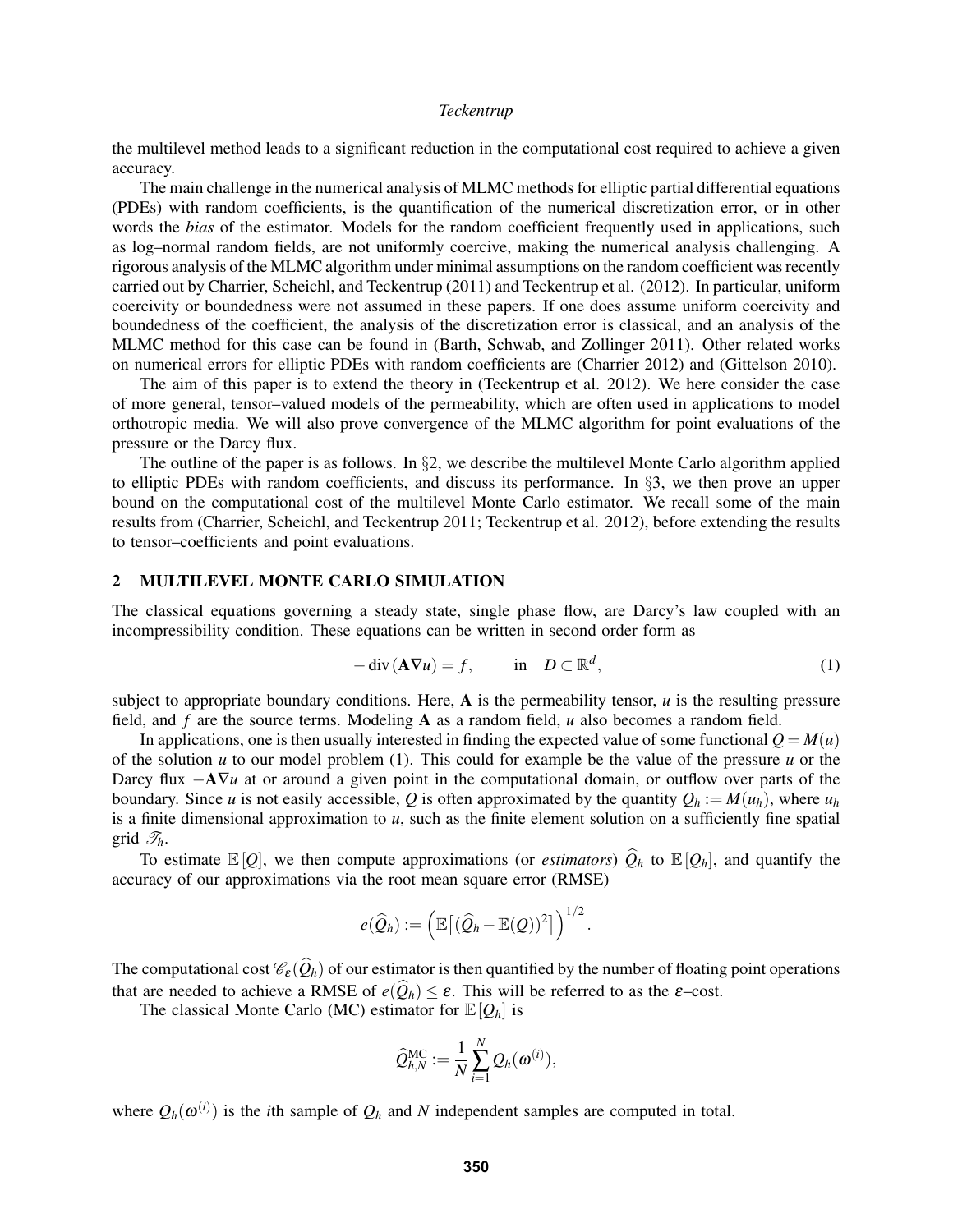There are two sources of error in the estimator (2), the approximation of  $Q$  by  $Q_h$ , which is related to the spatial discretization, and the sampling error due to replacing the expected value by a finite sample average. This becomes clear when expanding the mean square error (MSE) and using the fact that for Monte Carlo  $\mathbb{E}[\widehat{Q}_{h,N}^{\text{MC}}] = \mathbb{E}[Q_h]$  and  $\mathbb{V}[\widehat{Q}_{h,N}^{\text{MC}}] = N^{-1} \mathbb{V}[Q_h]$ , where  $\mathbb{V}[X] := \mathbb{E}[(X - \mathbb{E}[X])^2]$  denotes the variance of the random variable  $X : \Omega \to \mathbb{R}$ . We get

$$
e(\widehat{Q}_{h,N}^{\text{MC}})^2 = N^{-1} \mathbb{V}[Q_h] + \big(\mathbb{E}[Q_h - Q]\big)^2. \tag{2}
$$

A sufficient condition to achieve a RMSE of  $\varepsilon$  with this estimator is that both of these terms are less than  $\epsilon^2/2$ . For the first term, this is achieved by choosing a large enough number of samples,  $N = \mathcal{O}(\epsilon^{-2})$ . For the second term, we need to choose a fine enough finite element mesh  $\mathcal{T}_h$ , such that  $\mathbb{E}[Q_h - Q] = \mathcal{O}(\varepsilon)$ .

The main idea of the MLMC estimator is very simple. We sample not just from one approximation  $Q_h$  of  $Q$ , but from several. Linearity of the expectation operator implies that

$$
\mathbb{E}[\mathcal{Q}_h]=\mathbb{E}[\mathcal{Q}_{h_0}]+\sum_{\ell=1}^{L}\mathbb{E}[\mathcal{Q}_{h_\ell}-\mathcal{Q}_{h_{\ell-1}}]
$$

where  $\{h_\ell\}_{\ell=0,\dots,L}$  are the mesh widths of a sequence of increasingly fine triangulations  $\mathcal{T}_{h_\ell}$  with  $\mathcal{T}_h := \mathcal{T}_{h_L}$ , the finest mesh. Hence, the expectation on the finest mesh is equal to the expectation on the coarsest mesh, plus a sum of corrections adding the difference in expectation between simulations on consecutive meshes. The multilevel idea is now to independently estimate each of these terms such that the overall variance is minimized for a fixed computational cost.

Setting for convenience  $Y_0 := Q_{h_0}$  and  $Y_\ell := Q_{h_\ell} - Q_{h_{\ell-1}}$ , for  $1 \leq \ell \leq L$ , we define the MLMC estimator simply as

$$
\widehat{\mathcal{Q}}_{h,\{N_\ell\}}^{\textrm{ML}}\ :=\ \sum_{\ell=0}^L\widehat{Y}_{\ell,N_\ell}^{\textrm{MC}},
$$

where  $\hat{Y}_{\ell,N_{\ell}}^{\text{MC}}$  is the standard MC estimator for  $Y_{\ell}$ ,

$$
\widehat{Y}_{\ell,N_\ell}^{\text{MC}} \ = \ \frac{1}{N_\ell} \sum_{i=1}^{N_\ell} Y_\ell(\boldsymbol{\omega}^{(i)}).
$$

Here, it is important to note that  $Y_\ell(\omega^{(i)}) = Q_{h_\ell}(\omega^{(i)}) - Q_{h_{\ell-1}}(\omega^{(i)})$ , i.e. the quantity  $Y_\ell(\omega^{(i)})$  is computed using the same sample on both meshes.

Since all the expectations  $\mathbb{E}[Y_\ell]$  are estimated independently in (2), the variance of the MLMC estimator is  $\sum_{\ell=0}^{L} N_{\ell}^{-1} \mathbb{V}[Y_{\ell}]$  and expanding as in (2) leads again to a MSE of the form

$$
e(\widehat{Q}_{h,\lbrace N_{\ell} \rbrace}^{\textnormal{ML}})^2 := \mathbb{E}\Big[\big(\widehat{Q}_{h,\lbrace N_{\ell} \rbrace}^{\textnormal{ML}} - \mathbb{E}[Q]\big)^2\Big] = \sum_{\ell=0}^{L} N_{\ell}^{-1} \mathbb{V}[Y_{\ell}] + \big(\mathbb{E}[Q_h-Q]\big)^2.
$$

As in the classical MC case before, we see that the MSE consists of two terms, the variance of the estimator and the error in mean between  $Q$  and  $Q_h$ . Note that the second term is identical to the second term for the classical MC method in (2). A sufficient condition to achieve a RMSE of  $\varepsilon$  is again to make both terms less than  $\epsilon^2/2$ . This is easier to achieve with the MLMC estimator, as

- for sufficiently large  $h_0$ , samples of  $Q_{h_0}$  are much cheaper to obtain than samples of  $Q_h$ ;
- the variance  $Y_\ell$  tends to 0 as  $h_\ell \to 0$ , meaning we need fewer samples on  $\mathcal{T}_{h_\ell}$ , for  $\ell > 0$ .

Let now  $\mathscr{C}_{\ell}$  denote the cost to obtain one sample of  $Q_{h_{\ell}}$ . Then we have the following results on the  $\varepsilon$ –cost of the MLMC estimator (cf. Cliffe et al. (2011), Giles (2008)).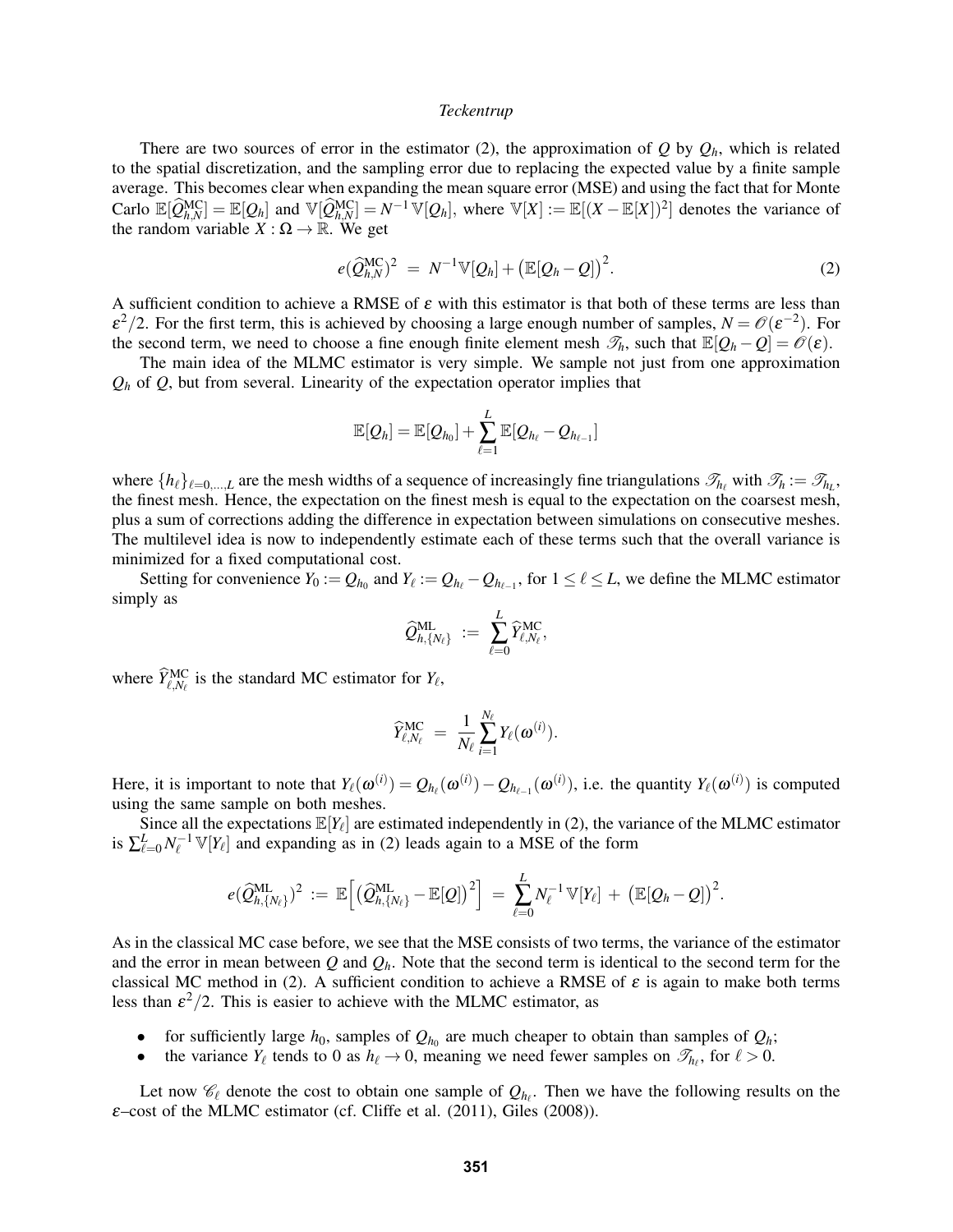**Theorem 1** Suppose there are positive constants  $\alpha, \beta, \gamma, c_{M1}, c_{M2}, c_{M3} > 0$  such that  $\alpha \ge \frac{1}{2} \min(\beta, \gamma)$  and

M1.  $|\mathbb{E}[Q_h-Q]| \leq c_{\text{M1}} h^{\alpha},$  $$  $_{\ell}^{\mathsf{p}}$  , **M3.**  $\mathscr{C}_{\ell} \leq c_{\text{M3}} h_{\ell}^{-\gamma}$  $\bar{\ell}^{\gamma}$ ,

Then, for any  $\varepsilon < e^{-1}$ , there exist an *L* and a sequence  $\{N_\ell\}_{\ell=0}^L$ , such that  $e(\widehat{Q}_{h,\{N_\ell\}}^{\text{ML}}) < \varepsilon$  and

$$
\mathscr{C}_{\varepsilon}(\widehat{\mathcal{Q}}_{h,\{N_{\ell}\}}^{\textrm{ML}}) \ \lesssim \ \left\{ \begin{array}{cl} \varepsilon^{-2}, & \textrm{if} \ \ \beta > \gamma, \\ \varepsilon^{-2}(\log \varepsilon)^{2}, & \textrm{if} \ \ \beta = \gamma, \\ \varepsilon^{-2-(\gamma-\beta)/\alpha}, & \textrm{if} \ \ \beta < \gamma, \end{array} \right.
$$

where the hidden constant depends on  $c_{M1}$ ,  $c_{M2}$  and  $c_{M3}$ . For the classical MC estimator we have  $\mathscr{C}_{\varepsilon}(\widehat{Q}_{h}^{\text{MC}}) \lesssim \varepsilon^{-2-\gamma/\alpha}$ , where the hidden constant depends on  $c_{\text{M1}}$  and  $c_{\text{M3}}$ .

The convergence rates  $\alpha$  and  $\beta$  in Theorem1 are related to the convergence of the spatial discretization error, and have been proven for various quantities of interest in (Charrier, Scheichl, and Teckentrup 2011) and (Teckentrup et al. 2012). In §3.2, we further extend this theory to point evaluations of the pressure and the flux. Typical values of  $\alpha$  and  $\beta$  for the model problem considered in this paper are  $\alpha = 1$  and  $\beta = 2$ for rough models of the permeability and  $\alpha = 2$  and  $\beta = 4$  for smoother models (this is made more precise in §3). The rate  $\gamma$  is related to the cost of numerically solving the PDE for one realization of the random coefficient. This involves producing a sample of the random coefficient, and solving a linear system of equations. The cost of solving the linear system will generally be dominant, and with an optimal linear solver, the cost of one such solve is proportional to  $h_{\ell}^{-d}$ , the number of unknowns, and so  $\gamma \approx d$ .

In Table 1, we show the  $\varepsilon$ –costs as predicted by Theorem1, for typical values of  $\alpha$  and  $\beta$ . We assume an almost optimal linear solver, and take  $\gamma$  to be slightly larger than *d*. We see that the gains we can expect from using the MLMC estimators are always significant, usually in the order of two orders of magnitude. It is also worth noting that although the actual  $\varepsilon$ –costs are higher in the case of the rough model problem with  $\alpha = 1$  and  $\beta = 2$ , the gains we can expect from MLMC are also greater in this case.

Table 1: Upper bounds for the  $\varepsilon$ -costs of classical and multilevel Monte Carlo from Theorem1 in the cases  $\alpha = 1, \beta = 2$  (left) and  $\alpha = 2, \beta = 4$  (right), with  $\gamma = d + \delta$  in both cases, where  $\delta > 0$  is a small constant. *d* is the spatial dimension from (1).

| $\alpha = 1, \beta = 2$ |                     | $\alpha = 2, \beta = 4$ |                    |
|-------------------------|---------------------|-------------------------|--------------------|
| MC                      | <b>MLMC</b>         | МC                      | MLMC               |
| $5e^{-3}$               | $\mathfrak{c}^{-2}$ | $\varepsilon^{-5/2}$    |                    |
| $\varepsilon^{-4}$      | $\mathfrak{c}^{-2}$ | $5e^{-3}$               | $\varepsilon^{-2}$ |
| $e^{-5}$                | $e^{-3}$            | $\varepsilon^{-7/2}$    |                    |

The reduction in cost associated with the MLMC estimator over standard MC is largely due to the fact that the number of samples needed on the finer grids is greatly reduced. Most of the uncertainty can already be captured on the coarse grids, and so the MLMC estimator shifts some of the computational effort on to the coarse grids. Exactly how much of the computational effort can (and should) be shifted towards the coarse grids, depends on the model problem and the quantity of interest *Q*. The MLMC algorithm described above chooses the number of samples on each level in such a way that the computational cost of the estimator is minimized, subject to the overall variance of the estimator being less than  $\epsilon^2/2$ . This can lead to three different scenarios: the computational cost could be predominantly on the coarse levels, spread evenly across the levels, or predominantly on the fine levels. This corresponds to the three upper bounds given in Theorem1 above.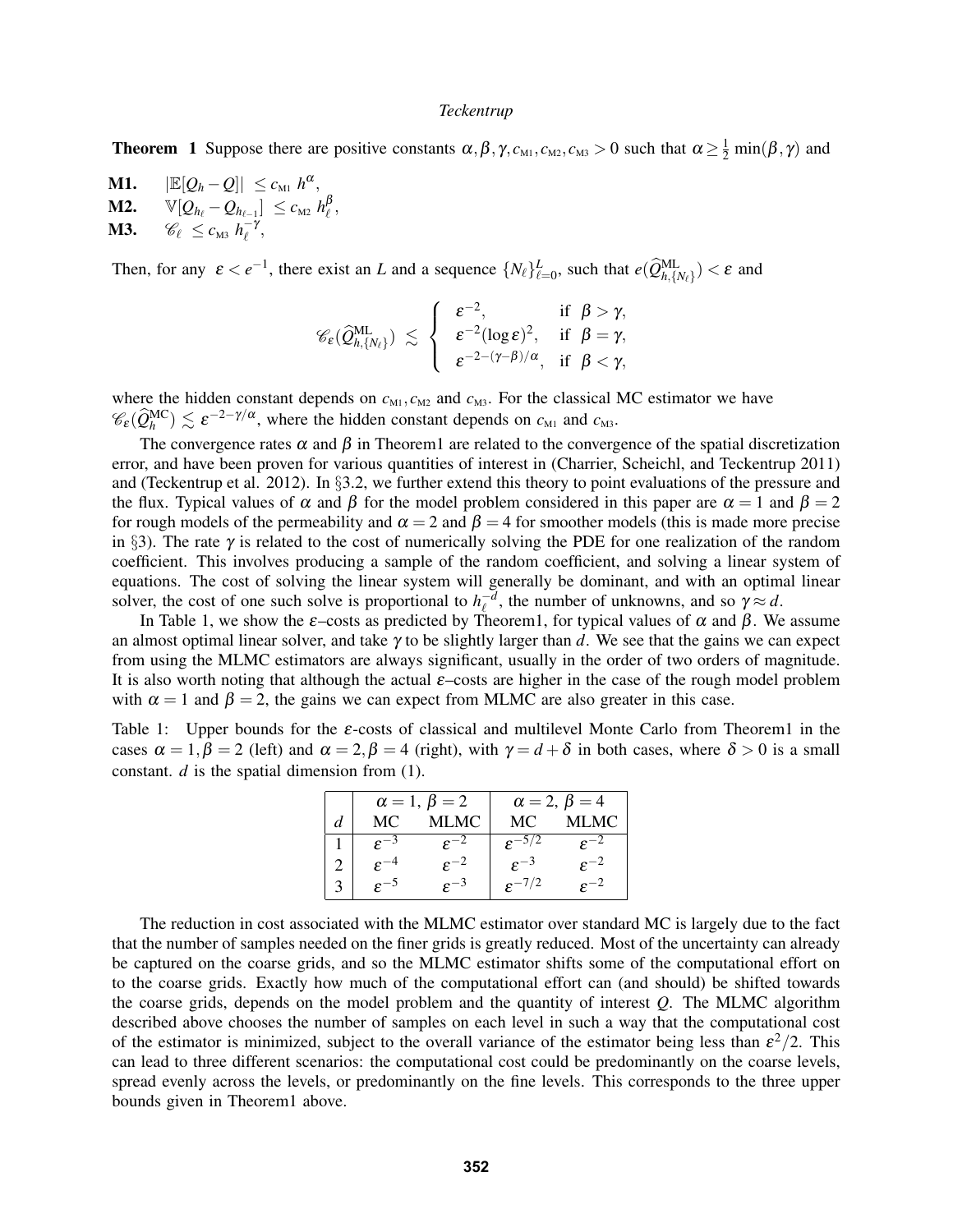To make this more precise, note that for given  $\{N_\ell\}$  and  $\{\mathscr{C}_\ell\}$ , the computational cost of the MLMC estimator is

$$
\mathscr{C}(\widehat{\mathcal{Q}}_{h,\{N_\ell\}}^{\text{ML}})=\sum_{\ell=0}^L N_\ell \mathscr{C}_\ell.
$$

Treating the  $N_\ell$  as continuous variables, the cost of the MLMC estimator is minimized for a fixed variance by choosing

$$
N_{\ell} \,\,\eqsim\,\, \sqrt{\mathbb{V}[Y_{\ell}]/\mathscr{C}_{\ell}}\,,
$$

with the constant of proportionality chosen so that the overall variance is  $\epsilon^2/2$ . The total cost on level  $\ell$ is then proportional to  $\sqrt{\mathbb{V}[Y_{\ell}]\mathcal{C}_{\ell}}$ , and hence

$$
\mathscr{C}(\widehat{\mathcal{Q}}_{h,\{N_\ell\}}^\text{ML}) \ \lesssim \ \sum_{\ell=0}^L \sqrt{\mathbb{V}[Y_\ell]\,\mathscr{C}_\ell}.
$$

If the variance  $\mathbb{V}[Y_\ell]$  decays faster with  $\ell$  than the cost  $\mathscr{C}_\ell$  increases, i.e. if  $\beta > \gamma$ , the dominant term will be on level 0. Similarly, if  $V[Y_\ell]$  decays slower than  $\mathscr{C}_\ell$  increases, the dominant term will be on the finest level *L*, and if  $V[Y_\ell]$  decreases at the same rate as  $\mathscr{C}_\ell$  increases, the cost is spread evenly across all levels. In the context of our model problem in subsurface flow, we are usually in the last regime, where  $\beta < \gamma$ . Especially in 2 or 3 space dimensions, the cost of obtaining one sample grows very rapidly, and the dominant cost will always be on the finest level. It is worth noting that if  $\beta = 2\alpha$ , and like here,  $\beta < \gamma$ , the cost of the MLMC estimator is of the order  $\varepsilon^{-\gamma/\alpha}$ . This is in fact the same cost as taking only one sample on the finest grid, since we have to choose  $h \approx \varepsilon^{1/\alpha}$  to get a MSE of  $\mathcal{O}(\varepsilon^2)$ , and the cost of one solve is then  $\mathscr{C} \leq h^{-\gamma} = \varepsilon^{-\gamma/\alpha}$ , by assumption M3. This means that asymptotically our multilevel Monte Carlo method for the stochastic problem has the same complexity as a deterministic solver for one realization of the same problem.

Another issue which influences the cost of the MLMC estimator, is the choice of the coarsest mesh size  $h_0$ . The bigger  $h_0$  is, the more levels we can include in the MLMC estimator, and the bigger the potential gains are with respect to standard MC. Although the choice of  $h_0$  does not influence the asymptotic bounds on the cost given in Theorem1, the choice of  $h_0$  does have an effect on the absolute cost of the MLMC estimator for any fixed accuracy  $\varepsilon$ . In practical applications,  $h_0$  must often be chosen to give a minimal level of resolution to the problem in order to get the MLMC estimator with the smallest absolute cost. For the model problem in subsurface flow, where the permeability varies on a very fine scale and is highly oscillatory, very coarse meshes do not yield a good representation of the problem, and including them in the MLMC estimator can lead to a larger absolute cost than necessary. One way to circumvent this problem, is to use smoother representations of the permeability on the coarse levels. It was shown in (Teckentrup et al. 2012) that, without introducing any additional bias in the MLMC estimator, this strategy allows for the inclusion of much coarser levels, and hence gives a significantly lower absolute cost of the MLMC estimator, even in the context of short correlation lengths.

The rest of the paper is devoted to proving theoretical convergence rates, and thus justifying assumptions M1 and M2 in Theorem1.

## 3 NUMERICAL ANALYSIS

For simplicity, we consider a particular instance of model problem (1), posed on a Lipschitz–polygonal domain  $D \subset \mathbb{R}^2$  and with homogeneous Dirichlet conditions: Given a probability space  $(\Omega, \mathscr{A}, \mathbb{P})$  and  $\omega \in \Omega$ , find  $u : \Omega \times D \to \mathbb{R}$  such that

$$
-div(\mathbf{A}(\omega, x)\nabla u(\omega, x)) = f(\omega, x), \quad \text{for } x \in D, u(\omega, x) = 0, \quad \text{for } x \in \Gamma_j.
$$
 (3)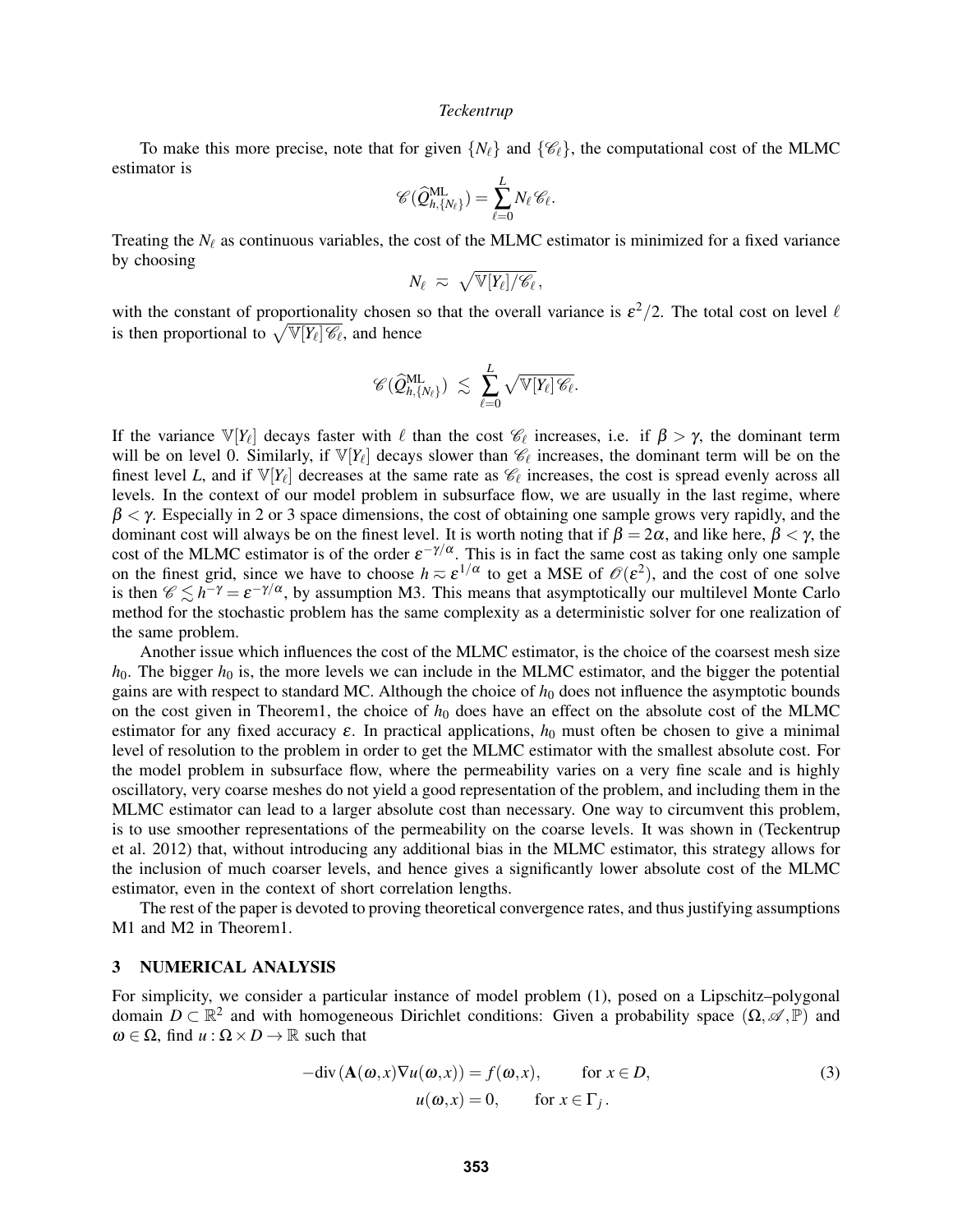The differential operators div and  $\nabla$  are with respect to  $x \in D$ , and  $\Gamma := \bigcup_{j=1}^{m} \overline{\Gamma}_j$  denotes the boundary of *D*, partitioned into straight line segments. Note that due to the tensor–valued coefficient  $A(\omega, x)$ , this problem is more general than those studied in our earlier papers (Charrier, Scheichl, and Teckentrup 2011) and (Teckentrup et al. 2012).

We will carry out a finite element error analysis of (3), under minimal assumptions on the coefficient tensor A and on the source term *f* . In particular, we do not assume that A is coercive and bounded *uniformly* in  $\omega$ , since this is not the case for example for log–normal random fields, which can take values arbitrarily close to zero or infinity for any given realization. The crucial observation is that for each *fixed* ω, we have a uniformly coercive and bounded problem (in x). The first step in our error analysis is therefore to derive an estimate on the finite element error for a fixed  $\omega$ . However, in order to be able to compute moments (expectations) of the error, it is crucial that we keep track of how all the constants that appear in our estimates depend on ω, or in other words on A and *f* .

The coefficient tensor  $A(\omega, \cdot)$  is assumed to take values in the space of real–valued, symmetric  $2 \times 2$ matrices. Given the usual norm  $|v| := (\sum_{i=1}^2 |v_i^2|)^{1/2}$  on  $\mathbb{R}^2$ , we choose the norm on  $\mathbb{R}^{2 \times 2}$  as the norm induced by  $|\cdot|$ , or any matrix norm equivalent to it.

For all  $\omega \in \Omega$ , let now  $A_{\min}(\omega)$  be such that

$$
\mathbf{A}(\boldsymbol{\omega},x)\boldsymbol{\xi}\cdot\boldsymbol{\xi}\gtrsim\mathbf{A}_{\min}(\boldsymbol{\omega})|\boldsymbol{\xi}|^2,\quad\forall\boldsymbol{\xi}\in\mathbb{R}^2,\quad\text{uniformly in $x\in D$},
$$

and define

$$
\mathbf{A}_{\max}(\boldsymbol{\omega}) := \|\mathbf{A}(\boldsymbol{\omega},\cdot)\|_{\boldsymbol{C}(\overline{D},\mathbb{R}^{2\times 2})}.
$$

We make the following assumptions on the input data:

- **A1.**  $\mathbf{A}_{\text{min}} \ge 0$  almost surely and  $1/\mathbf{A}_{\text{min}} \in L^p(\Omega)$ , for all  $p \in (0, \infty)$ .
- A2.  $\mathbf{A}_{i,j} \in C^t(\overline{D}), i, j \in \{1,2\}, \text{ and } \mathbf{A} \in L^p(\Omega, C^t(\overline{D}, \mathbb{R}^{2 \times 2}))$ , for some  $0 < t \le 1$  and for all  $p \in (0, \infty)$ . **A3.**  $f \in L^{p*}(\Omega, H^{t-1}(D))$ , for some  $p_* \in (0, \infty]$ .

Here, the space  $C^{\dagger}(\overline{D}, \mathbb{R}^{2\times 2})$  is the space of  $2 \times 2$  matrix–valued, Hölder–continuous functions with exponent *t*,  $H^s(D)$  is the usual fractional order Sobolev space, and  $L^q(\Omega, \mathscr{B})$  denotes the space of  $\mathscr{B}$ -valued random fields, for which the  $q^{\text{th}}$  moment (with respect to the measure P) of the  $\mathscr{B}-$ norm is finite, see e.g (Charrier, Scheichl, and Teckentrup 2011). A space which will appear in the error analysis later is the space  $L^q(\Omega, H_0^1(D))$ , which denotes the space of  $H_0^1(D)$ –valued random fields with the norm on  $H_0^1(D)$ being the usual  $H^1(D)$ -seminorm  $|\cdot|_{H^1(D)}$ . It is possible to weaken Assumptions A1 and A2 to  $1/\mathbf{A}_{\text{min}}$ and  $\|\mathbf{A}\|_{C^t(\overline{D}, \mathbb{R}^{2\times 2})}$  having finite moments of order  $p_a$ , for some  $p_a \in (0, \infty)$ , but we will not do this here for ease of presentation.

An example of a random tensor  $\mathbf{A}(\omega, x)$  that satisfies Assumptions A1 and A2, for all  $p \in (0, \infty)$ , is a tensor of the form  $A = \exp(g_1)K_1 + \exp(g_2)K_2$ , where  $g_1$  and  $g_2$  are real–valued Gaussian random fields with a Hölder–continuous mean and a Lipschitz continuous covariance function, and  $K_1$  and  $K_2$  are deterministic tensors satisfying (deterministic versions of) assumptions A1–A2. For example,  $g_i$ ,  $i = 1, 2$ , could have constant mean and an exponential covariance function, given by

$$
\mathbb{E}\Big[(g_i(\boldsymbol{\omega},x)-\mathbb{E}[g_i(\boldsymbol{\omega},x)])(g_i(\boldsymbol{\omega},y)-\mathbb{E}[g_i(\boldsymbol{\omega},y)])\Big] = \sigma^2 \exp(-\|x-y\|/\lambda)
$$

where  $\sigma^2$  and  $\lambda$  are real parameters known as the *variance* and *correlation length*, and  $\|\cdot\|$  denotes a norm on  $\mathbb{R}^2$ . It follows from the results in (Charrier, Scheichl, and Teckentrup 2011) that the resulting random tensor satisfies assumptions A1–A2, for any  $t < 1/2$ . If we instead choose a smoother covariance function, like the Gaussian covariance

$$
\mathbb{E}\Big[(g_i(\boldsymbol{\omega},x)-\mathbb{E}[g_i(\boldsymbol{\omega},x)])(g_i(\boldsymbol{\omega},y)-\mathbb{E}[g_i(\boldsymbol{\omega},y)])\Big] = \sigma^2 \exp(-\|x-y\|^2/\lambda^2)
$$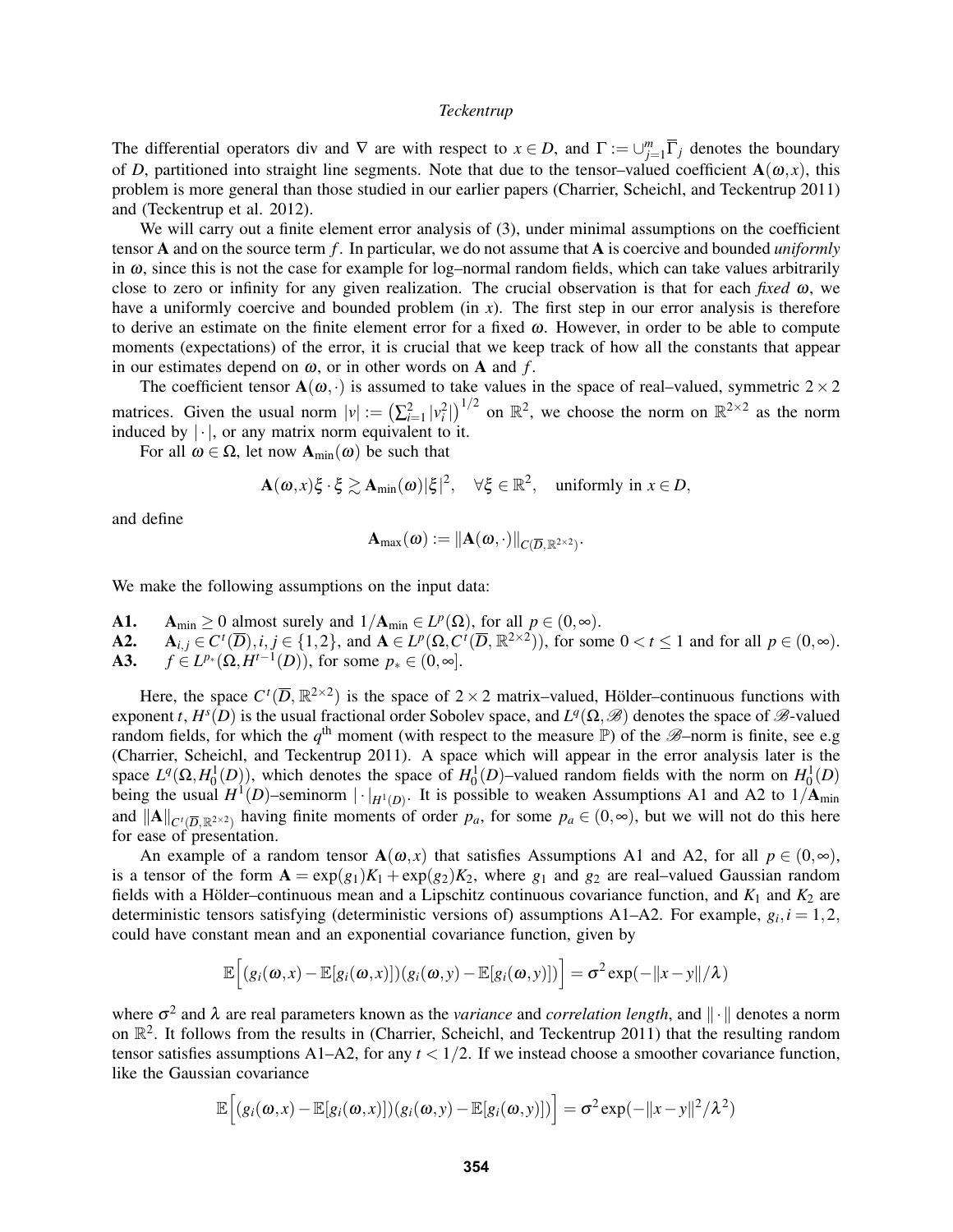the resulting random tensor A satisfies assumptions  $A1-A2$  with  $t = 1$ .

To simplify the notation in the following, let  $0 < C_{A,f} < \infty$  denote a generic constant which depends algebraically on  $L^q(\Omega)$ –norms of  $\mathbf{A}_{\text{max}}$ ,  $1/\mathbf{A}_{\text{min}}$ ,  $\|\mathbf{A}\|_{C^l(\overline{D}, \mathbb{R}^{2\times 2})}$  and  $\|f\|_{H^{t-1}(D)}$ , with  $q < p*$  in the case of  $||f||_{H^{t-1}(D)}$ . We will also use the notation *b*  $\leq$  *c* for two positive quantities *b* and *c*, if *b*/*c* is uniformly bounded by a constant independent of A, *f* and *h*.

We will study the PDE (3) in weak (or variational) form, for fixed  $\omega \in \Omega$ . This is not possible uniformly in  $\Omega$ , but almost surely. In the following we will not explicitly write this each time. With  $f(\omega,\cdot) \in H^{t-1}(D)$ and  $0 < A_{min}(\omega) \le A_{max}(\omega) < \infty$ , for all  $x \in D$ , the variational formulation of (3), parametrized by  $\omega \in \Omega$ , is

$$
b_{\omega}(u(\omega,\cdot),v) = L_{\omega}(v), \quad \text{for all} \quad v \in H_0^1(D), \tag{4}
$$

where the bilinear form  $b_{\omega}$  and the linear functional  $L_{\omega}$  (both parametrized by  $\omega \in \Omega$ ) are defined as usual, for all  $u, v \in H_0^1(D)$ , by

$$
b_{\boldsymbol{\omega}}(u,v):=\int_D \mathbf{A}(\boldsymbol{\omega},x)\nabla u(x)\cdot \nabla v(x)\,dx \quad \text{and} \quad L_{\boldsymbol{\omega}}(v):=\langle f(\boldsymbol{\omega},\cdot),v\rangle_{H^{t-1}(D),H_0^{1-t}(D)}.
$$

We say that for any  $\omega \in \Omega$ ,  $u(\omega, \cdot)$  is a weak solution of (3) iff  $u(\omega, \cdot) \in H_0^1(D)$  and satisfies (4). The following result is classical. It is based on the Lax-Milgram Lemma (cf Hackbusch 2010).

Lemma 1 For almost all  $\omega \in \Omega$ , the bilinear form  $b_{\omega}(u, v)$  is bounded and coercive in  $H_0^1(D)$  with respect to  $|\cdot|_{H^1(D)}$ , with constants  $A_{max}(\omega)$  and  $A_{min}(\omega)$ , respectively. Moreover, there exists a unique solution  $u(\omega, \cdot) \in H_0^1(D)$  to the variational problem (4) and

$$
|u(\boldsymbol{\omega},\cdot)|_{H^1(D)} \lesssim \frac{\|f(\boldsymbol{\omega},\cdot)\|_{H^{-1}(D)}}{\mathbf{A}_{\min}(\boldsymbol{\omega})}.
$$

We now consider finite element approximations of our model problem (3) using standard, continuous, piecewise linear finite elements. This is not the only possible choice, and the MLMC estimator works equally well with other spatial discretizations. See for example (Cliffe et al. 2011) for results with finite volume discretizations, and (Graham, Scheichl, and Ullmann 2012) for an error analysis in the case of mixed finite elements.

Denote by  $\{\mathcal{I}_h\}_{h>0}$  a shape-regular family of simplicial triangulations of the domain *D*, parametrized by its mesh width  $h := \max_{\tau \in \mathcal{T}_h} \text{diam}(\tau)$ .

Associated with each triangulation  $\mathcal{T}_h$  we define the space

$$
V_h := \{ v_h \in C(\overline{D}) : v_h|_{\tau} \text{ linear, for all } \tau \in \mathcal{T}_h, \text{ and } v_h|_{\Gamma} = 0 \}
$$

of continuous, piecewise linear functions on *D* that vanish on the boundary.

The finite element approximation of  $u$  in  $V_h$ , denoted by  $u_h$ , is now found by solving

$$
b_{\omega}(u_h(\omega,\cdot),v)=L_{\omega}(v), \text{ for all } v \in V_h,
$$

The key tools in proving convergence of the finite element method are Cea's lemma and a best approximation result (cf Hackbusch 2010; Brenner and Scott 2008):

**Lemma 2** (Cea's Lemma) Let Assumptions A1–A3 hold. Then, for almost all  $\omega \in \Omega$ ,

$$
|(u-u_h)(\boldsymbol{\omega},\cdot)|_{H^1(D)}\leq \left(\frac{\mathbf{A}_{\max}(\boldsymbol{\omega})}{\mathbf{A}_{\min}(\boldsymbol{\omega})}\right)^{1/2}\inf_{v_h\in V_h}|u(\boldsymbol{\omega},\cdot)-v_h|_{H^1(D)}.
$$

**Lemma 3** Let  $v \in H^{1+s}(D) \cap H_0^1(D)$ , for some  $0 < s \le 1$ . Then

$$
\inf_{v_h \in V_h} |v - v_h|_{H^1(D)} \lesssim ||v||_{H^{1+s}(D)} h^s
$$

where the hidden constant is independent of *v* and *h*.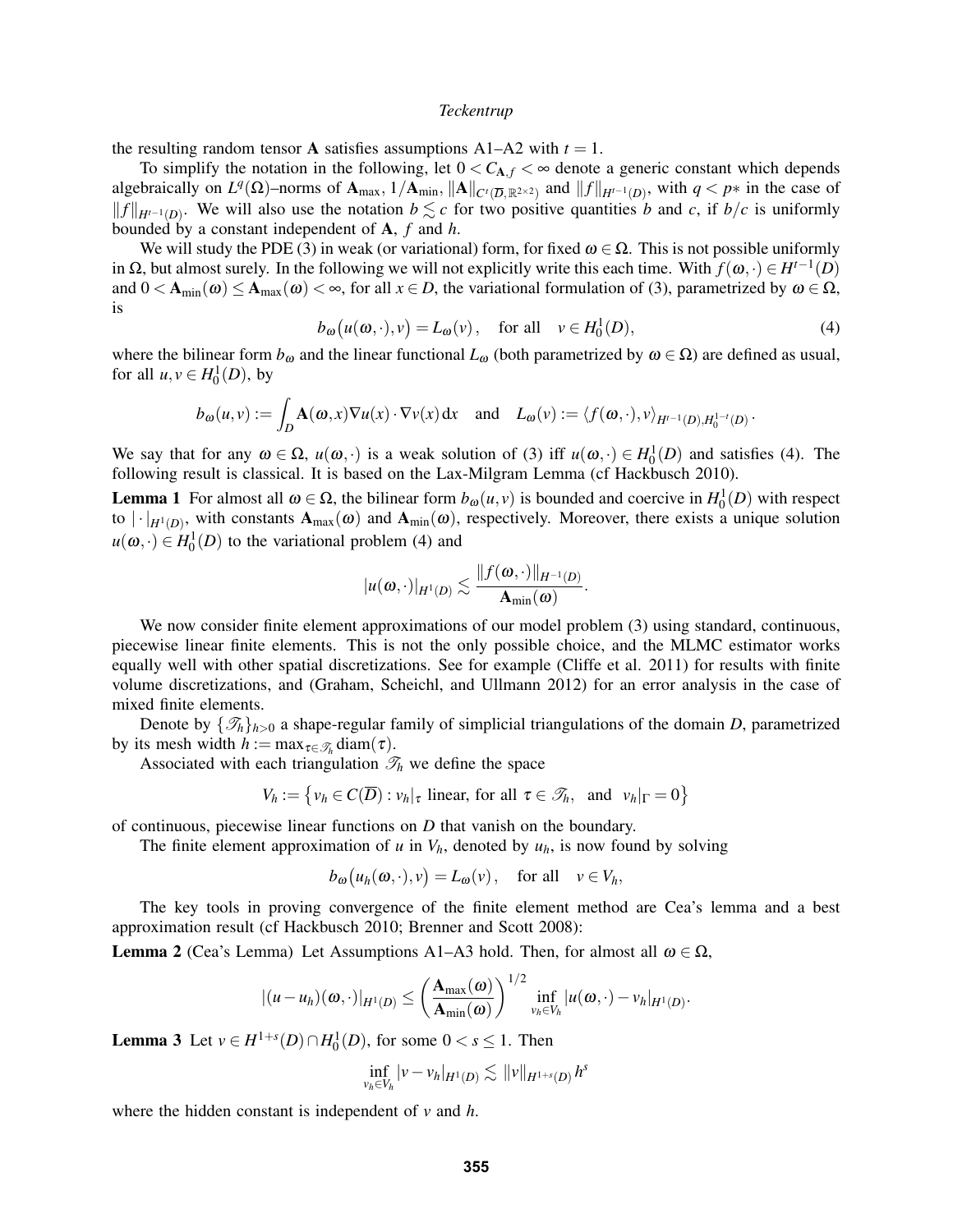In order to conclude on the the convergence of *u* to  $u_h$  in the  $L^p(\Omega, H_0^1(D))$ –norm, or in other words on the convergence of moments of the  $H^1(D)$ –seminorm of the error, it is hence crucial that we can bound moments of  $||u||_{H^{1+s}(D)}$ , for some  $0 < s \le 1$ . The spatial regularity of *u* depends both on the regularity of A and *f* , and on the geometry of the domain *D*, so we need the following definition in addition to assumptions A1–A3.

**Definition 1** *Let*  $0 < \lambda_{\Delta}(D) \leq 1$  *be such that for any*  $0 < s \leq \lambda_{\Delta}(D), s \neq \frac{1}{2}$  $\frac{1}{2}$ *, the Laplace operator*  $\Delta$  *is*  $s$ *urjective as an operator from*  $H^{1+s}(D) \cap H_0^1(D)$  *to*  $H^{s-1}(D)$ *. In other words, let*  $\lambda_{\Delta}(D)$  *be no larger than the order of the strongest singularity of the Laplace operator with homogeneous Dirichlet boundary conditions on D.*

In general, the value of  $\lambda_{\Delta}(D)$  depends on the geometry of *D*, and the type of boundary conditions imposed. For the particular model problem (3), we have that  $\lambda_{\Delta}(D) = 1$  for convex domains. For non-convex domains, we have  $\lambda_{\Delta}(D) = \min_{j=1}^{m} \pi/\theta_j$ , where  $\theta_j$  is the angle at corner *S<sub>j</sub>*, and *m* is the number of corners in *D*. Hence,  $\lambda_{\Delta}(D) > 1/2$  for any Lipschitz polygonal domain.

In the particular case of scalar coefficients, the following result was proven in (Teckentrup et al. 2012). **Theorem 2** Suppose  $A = aI_2$ , for some  $a : \Omega \times D \to \mathbb{R}$ , and let Assumptions A1-A3 hold for some  $0 < t \leq 1$ . Then,

$$
\|u(\omega,\cdot)\|_{H^{1+s}(D)} \lesssim \frac{\mathbf{A}_{\max}(\omega) \|\mathbf{A}(\omega,\cdot)\|_{C^l(\overline{D},\mathbb{R}^{2\times 2})}^2}{\mathbf{A}_{\min}(\omega)^4} \|f\|_{H^{l-1}(D)},
$$

for almost all  $\omega \in \Omega$  and for all  $0 < s < t$  such that  $s \leq \lambda_{\Delta}(D)$ . Hence,

$$
||u - u_h||_{L^p(\Omega, H_0^1(D))} \leq C_{\mathbf{A},f} h^s, \quad \text{for all } p < p_*,
$$

with  $C_{A,f} < \infty$  a constant that depends on the input data, but is independent of *h*. If A1-A3 hold with  $t = \lambda_{\Delta}(D) = 1$ , then  $||u - u_h||_{L^p(\Omega, H_0^1(D))} \leq C_{\mathbf{A},f} h$ .

From Theorem2, one can easily deduce convergence rates  $\alpha$  and  $\beta$  for Theorem 1, for  $Q = |u|_{H^1(D)}$ . Assume  $p_* > 2$ , and  $0 < t < 1$ . Using the reverse triangle inequality, we get

$$
\mathbb{E}\left[||u|_{H^1(D)} - |u_{h_\ell}|_{H^1(D)}|\right] \leq \mathbb{E}\left[|u - u_{h_\ell}|_{H^1(D)}\right] = ||u - u_{h_\ell}||_{L^1(\Omega, H_0^1(D))} \lesssim C_{\mathbf{A},f} h_\ell^s,
$$
\n(5)

and so  $\alpha = s$ . Similarly, using  $\mathbb{V}(X) \leq \mathbb{E}[X^2]$ , the reverse triangle inequality, the triangle inequality and  $\mathbb{E}[X^2] = \|X\|_{L^2(\Omega)}^2$ , we have

$$
\mathbb{V}\left[\left||u_{h_{\ell}}|_{H^{1}(D)}-|u_{h_{\ell-1}}|_{H^{1}(D)}\right|\right] \leq \mathbb{E}\left[\left(|u_{h_{\ell}}-u_{h_{\ell-1}}|_{H^{1}(D)}\right)^{2}\right] \lesssim C_{\mathbf{A},f} h_{\ell}^{2s},\tag{6}
$$

and so  $\beta = 2s$ . If  $t = 1$ , one can similarly show that assumptions M1–M2 are satisfied with  $\alpha = 1$  and  $\beta = 2$ .

As in the deterministic setting, one can use Theorem2, together with a duality argument, to prove convergence of the finite element error for other quantities of interest. These quantities include  $||u||_{L^2(D)}$ , for which one can prove convergence rates twice those of the  $H^1(D)$ –seminorm (see Charrier, Scheichl, and Teckentrup 2011), and all functionals which are continuously Fréchet differentiable, for which one can prove convergence rates up to twice those of the  $H^1(D)$ –seminorm, depending on the functional (see Teckentrup et al. 2012).

The remainder of this section will be devoted to extending the theory above. In §3.1, we prove an analogue of Theorem2 in the case of more general tensor coefficients A. In §3.2, we prove convergence of a functional that does not fit into the framework of functionals covered in (Teckentrup et al. 2012), namely point evaluations.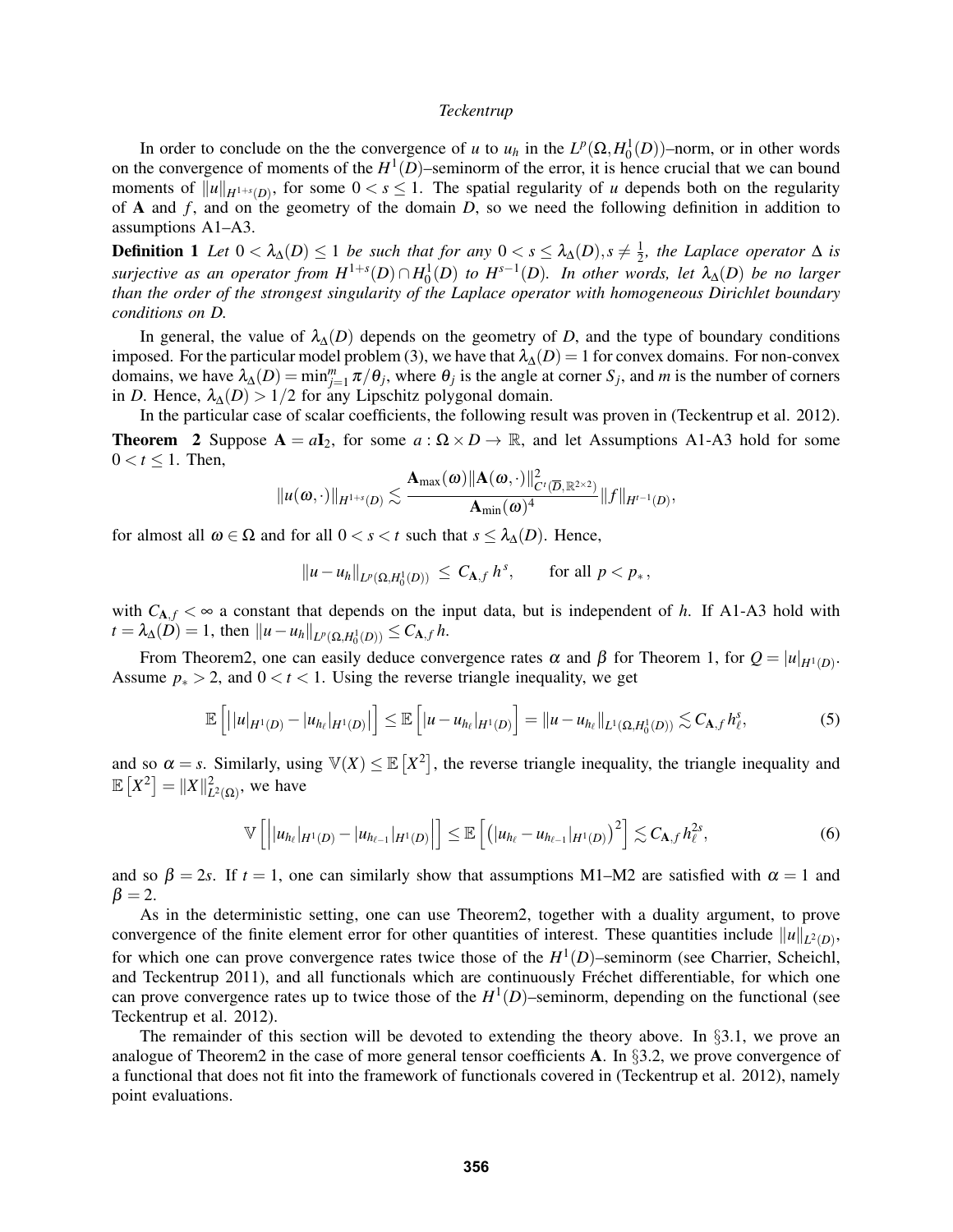## 3.1 Regularity of the Solution for Tensor Coefficients

The main result in this section is that Theorem2 holds also for more general tensor coefficients. **Theorem 3** Let Assumptions A1-A3 hold for some  $0 < t \le 1$ . Then,

$$
\|u(\omega,\cdot)\|_{H^{1+s}(D)} \lesssim \frac{\mathbf{A}_{\max}(\omega) \|\mathbf{A}(\omega,\cdot)\|_{C^t(\overline{D},\mathbb{R}^{2\times 2})}^2}{\mathbf{A}_{\min}(\omega)^4} \|f\|_{H^{t-1}(D)},
$$

for almost all  $\omega \in \Omega$  and for all  $0 < s < t$  such that  $s \leq \lambda_{\Delta}(D)$ . Hence,  $u \in L^p(\Omega, H^{1+s}(D))$ , for any  $p < p_*$ . If A1-A3 hold with  $t = \lambda_{\Delta}(D) = 1$ , then the above bound holds with  $s = 1$ , and  $u \in L^p(\Omega, H^2(D))$ .

The proof of Theorem3 is very similar to the proof in the case of scalar coefficients, which can be found in full in (Teckentrup et al. 2012, §5) and (Charrier, Scheichl, and Teckentrup 2011, §A). We will therefore only give the final result, together with the main ideas of the proof, in this section. For a detailed proof, see (Teckentrup 2013).

*Proof of Theorem3.* (Sketch) The proof follows closely that of (Teckentrup et al. 2012, §5.1). We denote by *A*<sup>ω</sup> the differential operator −div(A∇·). From a result in perturbation theory, it suffices to show that there exists a constant  $C_{\text{semi}}(\omega)$  such that

$$
||v||_{H^{1+s}(D)} \leq C_{\text{semi}}(\omega)||A_{\omega}v||_{H^{s-1}(D)}, \quad \text{for all } v \in H^{1+s}(D) \cap H_0^1(D), \tag{7}
$$

in order to conclude that  $u(\omega,\cdot) \in H^{1+s}(D)$ . To prove the existence of such a constant  $C_{\text{semi}}(\omega)$ , we combine regularity results for operators with constant coefficients in polygonal domains, with regularity results for operators with variable coefficients in smooth domains.

We first choose a smooth  $(C^2)$  domain  $D' \subset D$ , which roughly speaking coincides with *D* away from the corners, and does not contain any of the corners. A slight generalization of the proof in (Charrier, Scheichl, and Teckentrup 2011, §A), establishes a bound as in (7) for all functions  $w \in H^{1+s}(D') \cap H_0^1(D')$ .

Secondly, in order to characterize the behavior of the function *v* near the corners, we let *W* be a polygonal subdomain of *D*, which includes some corner *S<sup>j</sup>* . We first show that

$$
\mathbf{A}_{\min}(\omega) \, ||w||_{H^{1+s}(W)} \lesssim ||A^j_\omega w||_{H^{s-1}(W)}, \quad \text{for all } w \in H^{1+s}(W) \cap H^1_0(W),
$$

where  $A_{\omega}^j$  is the operator  $A_{\omega}$ , with coefficients frozen at the corner  $S_j$ . This is done by using the Cauchy– Schwartz and the Poincaré inequalities, together with the definition of  $A_{min}(\omega)$ .

Using the triangle inequality, we then have

$$
\mathbf{A}_{\min}(\omega) \, ||w||_{H^{1+s}(W)} \, \lesssim \, \left( ||A_\omega w||_{H^{s-1}(W)} + ||A_\omega w - A_\omega^j w||_{H^{s-1}(W)} \right),
$$

and so the crucial step is now to bound  $||A_{\omega}w - A_{\omega}^j w||_{H^{s-1}(W)}$ . This is done by showing that this difference can be bounded in terms of  $\|\mathbf{A} - \mathbf{A}(S_j)\|_{C(\overline{W}, \mathbb{R}^{2\times 2})}$  and  $\|\mathbf{A}\|_{C^t(\overline{W}, \mathbb{R}^{2\times 2})}$ , which, by our regularity assumption A2, can be made arbitrarily small by making *W* arbitrarily small. This establishes a bound as in (7) for functions  $w \in H^{1+s}(W) \cap H_0^1(W)$ .

The final estimate (7) can then be deduced by combining the two results with the help of suitable cut–off functions. The final result is that (7) holds with

$$
C_{\textsf{semi}}(\pmb{\omega}) = \frac{\mathbf{A}_{\max}(\pmb{\omega})\|\mathbf{A}(\pmb{\omega},\cdot)\|^2_{C^t(\overline{D},\mathbb{R}^{2\times 2})}}{\mathbf{A}_{\min}(\pmb{\omega})^4}.
$$

 $\Box$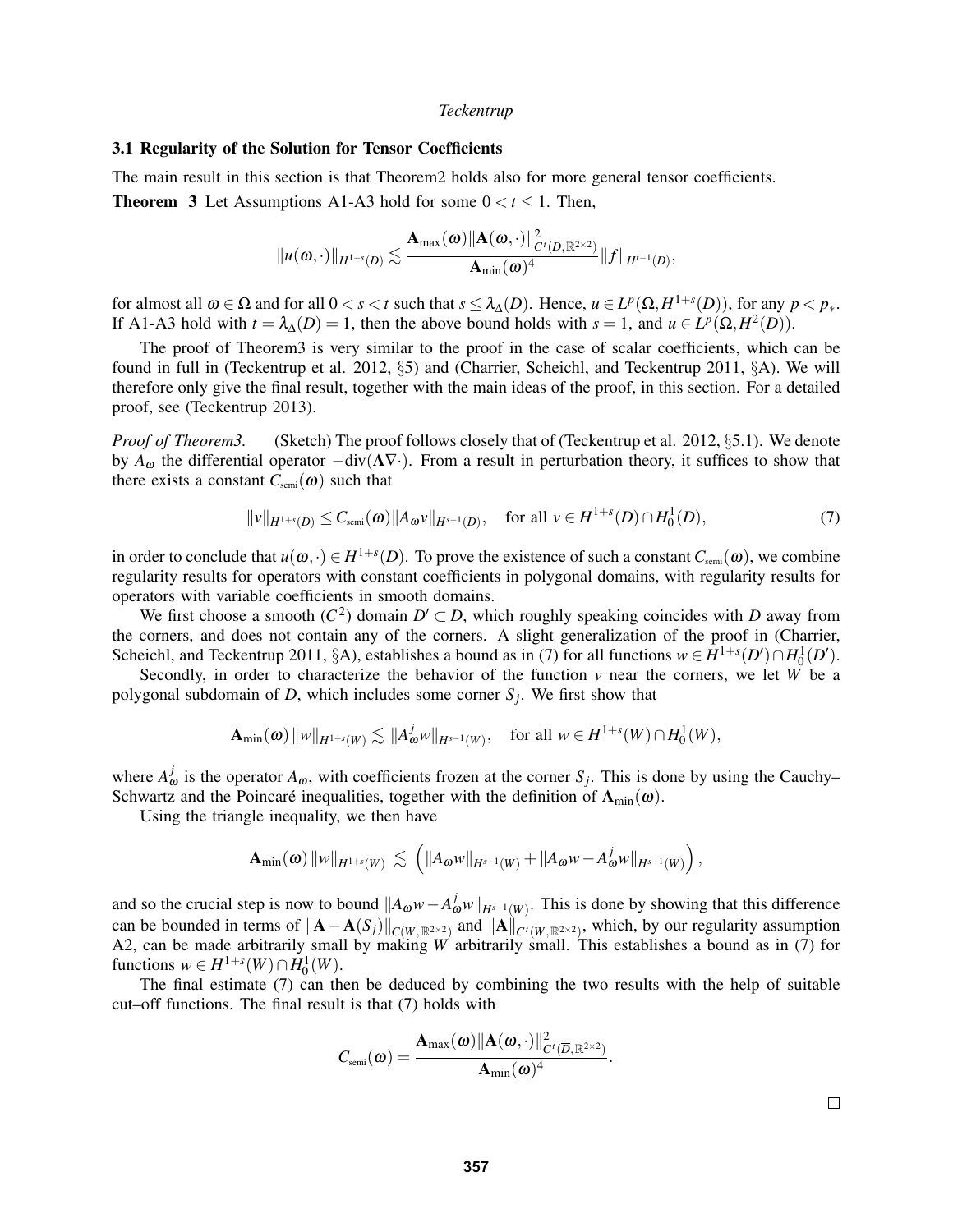## 3.2 Convergence of Point Evaluations

The aim of this section is to derive bounds on moments of  $\|(u - u_h)(\omega, \cdot)\|_{L^\infty(D)}$  and  $\|(u - u_h)(\omega, \cdot)\|_{W^{1,\infty}(D)}$ . This will give us convergence rates of the finite element error for point evaluations of the pressure *u* and the Darcy flux  $-\mathbf{A}\nabla u$ . A classical method used to derive these estimates, is the method of weighted Sobolev spaces by Nitsche. The results presented in this section are specific to continuous, linear finite elements on triangles, but extensions to higher spatial dimensions and/or higher order elements can be proved in a similar way (see e.g. Ciarlet (1978)).

The main result is the following theorem. A detailed proof can again be found in (Teckentrup 2013). **Theorem 4** Assume  $u \in H_0^1(D) \cap C^r(\overline{D})$ , for some  $0 < r \le 2$ . Then

$$
\|(u-u_h)(\boldsymbol{\omega},\cdot)\|_{L^\infty(D)}\lesssim \frac{\mathbf{A}_{\max}(\boldsymbol{\omega})}{\mathbf{A}_{\min}(\boldsymbol{\omega})}h^r|\ln h|\,||u(\boldsymbol{\omega},\cdot)||_{C^r(\overline{D})}.
$$

If  $1 < r < 2$ , we furthermore have

$$
|(u-u_h)(\omega,\cdot)|_{W^{1,\infty}(D)} \lesssim \frac{\mathbf{A}_{\max}(\omega)}{\mathbf{A}_{\min}(\omega)} h^{r-1} |\ln h| \|u(\omega,\cdot)\|_{C^r(\overline{D})}.
$$

*Proof.* (Sketch) Using the method of weighted norms by Nitsche, as is done in for example (Ciarlet 1978, §3.3), one can derive the quasi–optimality result

$$
||(u-u_h)(\omega,\cdot)||_{L^{\infty}(D)}+h|(u-u_h)(\omega,\cdot)|_{W^{1,\infty}(D)} \lesssim \frac{\mathbf{A}_{\max}(\omega)}{\mathbf{A}_{\min}(\omega)}\inf_{\nu_h\in V_h}\left(||u(\omega,\cdot)-\nu_h||_{L^{\infty}(D)}+h|\ln h||u(\omega,\cdot)-\nu_h|_{W^{1,\infty}(D)}\right),
$$

which holds for any *h* sufficiently small, and where again the dependence on **A** has been made explicit. The claim of the proposition then follows from the best approximation result

$$
\inf_{v_h \in V_h} \|u(\omega, \cdot) - v_h\|_{L^{\infty}(D)} \lesssim h^r \|u(\omega, \cdot)\|_{C^r(\overline{D})},
$$

 $\Box$ 

which can be found in e.g. (Schatz 1980), and holds for all  $0 < r \le 2$ .

In order to conclude on the convergence of moments of  $\|(u-u_h)(\omega,\cdot)\|_{L^\infty(D)}$  and  $|(u-u_h)(\omega,\cdot)|_{W^{1,\infty}(D)}$ , it remains to prove a bound on moments of  $\|u(\omega,\cdot)\|_{C^r(\overline{D})}$ , for some  $0 < r \le 2$ . One way to achieve this is to use the Sobolev Embedding Theorem (see e.g. Ciarlet 1978, §3.1). We know from Theorem3 that  $u(\omega, \cdot) \in H^{1+s}(D)$ , for some  $0 < s \le 1$ , which gives the following convergence rate.

**Theorem 5** Let Assumptions A1–A3 be satisfied, for some  $0 < t \le 1$ , and let  $0 < s \le t$  be such that  $u \in L^p(\Omega, H^{1+s}(D))$ , for all  $p < p_*$ . Then

$$
||u-u_h||_{L^p(\Omega,L^\infty(D))}\lesssim C_{\mathbf{A},f} h^s\,|\ln h|,
$$

for all  $p < p_*$ , with  $C_{A,f}$  a finite constant dependent on A and f, but independent of h and u.

*Proof.* It follows from the Sobolev Embedding Theorem that  $H^{1+s}(D)$  is continuously embedded into  $C<sup>s</sup>(\overline{D})$ , for any  $0 < s \le 1$ . The claim of the Theorem then follows directly from Theorem4.  $\Box$ 

Alternatively, one can use regularity theory in Hölder spaces to derive a bound on  $\|u(\omega,\cdot)\|_{C^r(\overline{D})}$ directly, without going through the Sobolev Embedding Theorem. Theorems 8.33 and 8.34 in (Gilbarg and Trudinger 2001) give the following.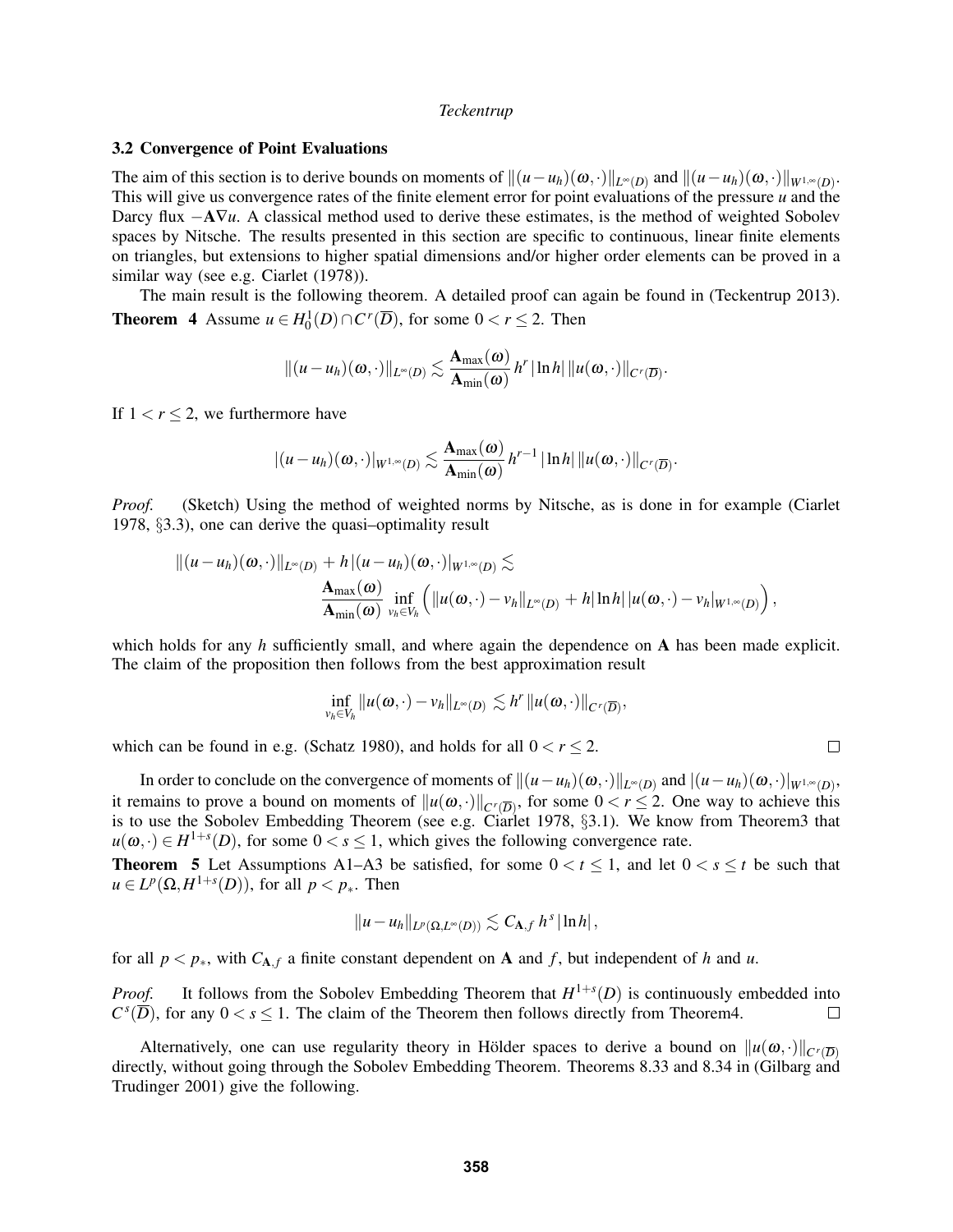**Theorem 6** Let Assumptions A1–A3 be satisfied, for some  $0 < t \le 1$  and  $p_* > d/(1-t)$ , and suppose *D* is a  $C^{1+t}$  domain. Then  $u(\omega, \cdot) \in C^{1+t}(\overline{D})$ , and

$$
||u(\boldsymbol{\omega},\cdot)||_{C^{1+t}(\overline{D})}\leq C_{\text{reg}}\left(||u(\boldsymbol{\omega},\cdot)||_{C(\overline{D})}+||f(\boldsymbol{\omega},\cdot)||_{L^{p*}(D)}\right),
$$
\n(8)

where the constant  $C_{reg}$  depends on  $\mathbf{A}_{min}(\boldsymbol{\omega}), \mathbf{A}_{max}(\boldsymbol{\omega})$  and  $\|\mathbf{A}(\boldsymbol{\omega},\cdot)\|_{C^t(\overline{D},\mathbb{R}^{2\times 2})}$ .

A similar result can be proved for polygonal domains *D*, where the regularity of *u* will again depend on *t* and the angles in *D*. In particular,  $u(\omega, \cdot) \in C^{1+t}(\overline{D})$  for any rectangular domain (Grisvard 1985, Theorem 6.2.10).

Theorem6 suggests that  $||u - u_h||_{L^p(\Omega, L^\infty(D))}$  and  $||u - u_h||_{L^p(\Omega, W^{1,\infty}(D))}$  should converge with  $h^{1+t}$  and *h t* , respectively. These rates are better than those proved in Theorem5, which gave a lower convergence rate for the  $L^{\infty}(D)$ –norm and no convergence for the  $W^{1,\infty}(D)$ –norm. To be able to conclude rigorously on these convergence rates, we would, as in Theorem3, have to know exactly how the constant *C*reg depends on  $A_{min}(\omega)$ ,  $A_{max}(\omega)$  and  $||A(\omega,\cdot)||_{C^t(\overline{D},\mathbb{R}^{2\times 2})}$ . Theorem6 does, however, allow us to conclude on these higher convergence rates path wise (i.e. for almost all  $\omega \in \Omega$ , as in Theorem4).

The results in this section can be used in the same way as in (5) and (6) to prove convergence rates *α* and *β* in Theorem1 for point evaluations. Using the fact that  $u$ ( $ω$ , ·) ∈  $C$ <sup>1</sup>( $\overline{D}$ ) (cf Theorem6) for almost all  $\omega$ , we for example have for evaluations of the norm of the Darcy flux  $-\mathbf{A}\nabla u$  at a point  $x^* \in D$ 

$$
\mathbb{E}\left[\left|\left|\mathbf{A}\nabla u(x^*)\right|-\left|\mathbf{A}\nabla u_{h_\ell}(x^*)\right|\right|\right] \leq \mathbb{E}\left[\left|\mathbf{A}(x^*)\right|\left|\left(\nabla u-\nabla u_{h_\ell}\right)(x^*)\right|\right] \leq \mathbb{E}\left[\mathbf{A}_{\max}\left|u-u_{h_\ell}\right|_{W^{1,\infty(D)}}\right] \lesssim C_{\mathbf{A},f} h_\ell^{\alpha},
$$

where  $\alpha = t$ , if we use the rates suggested by Theorem6. Similarly, we have

$$
\mathbb{V}\left[\left|\left|\mathbf{A}\nabla u(x^*)\right|-\left|\mathbf{A}\nabla u_{h_\ell}(x^*)\right|\right|\right] \leq \mathbb{E}\left[\mathbf{A}_{\max}^2|u-u_{h_\ell}|_{W^{1,\infty(D)}}^2\right] \lesssim C_{\mathbf{A},f} h_\ell^{2\alpha},
$$

and so  $\beta = 2\alpha$ , where  $\alpha$  is as above. This can easily be generalized to point evaluations of the Darcy flux in a given coordinate direction. The proof for point evaluations of the pressure is also similar, and leads to convergence rates  $\alpha = s$  and  $\beta = 2s$ , if we use Theorem5, and  $\alpha = 1+t$  and  $\beta = 2(1+t)$ , if we use the rates suggested by Theorem6.

### 4 CONCLUSIONS

We have considered the application of multilevel Monte Carlo methods to elliptic PDEs with random coefficients, in the important case of coefficients which are not uniformly coercive and bounded with respect to the random parameter. This includes, for example, log–normal random fields. Under minimal assumptions on the random coefficient, we have proven convergence of the multilevel Monte Carlo algorithm, together with an upper bound on its computational cost. We have shown that the convergence analysis in (Charrier, Scheichl, and Teckentrup 2011) and (Teckentrup et al. 2012) holds also in the case of more general, tensor–valued coefficients, and also for point evaluations of the pressure and the flux.

Although the analysis in this paper was presented for a specific model problem posed on a two– dimensional domain, most of the analysis holds true also in three spatial dimensions. The crucial difference is that in order to obtain the required regularity result, one would also have to consider the behavior of the solution near edges of the domain. It is of course also possible to include other boundary conditions and/or lower order terms in the differential operator, provided these are regular enough.

## ACKNOWLEDGMENTS

The author would like to thank Dr Julia Charrier, Prof Andrew Cliffe, Prof Mike Giles, Prof Robert Scheichl and Dr Elisabeth Ullmann, for their contributions to the papers on which this work is built.